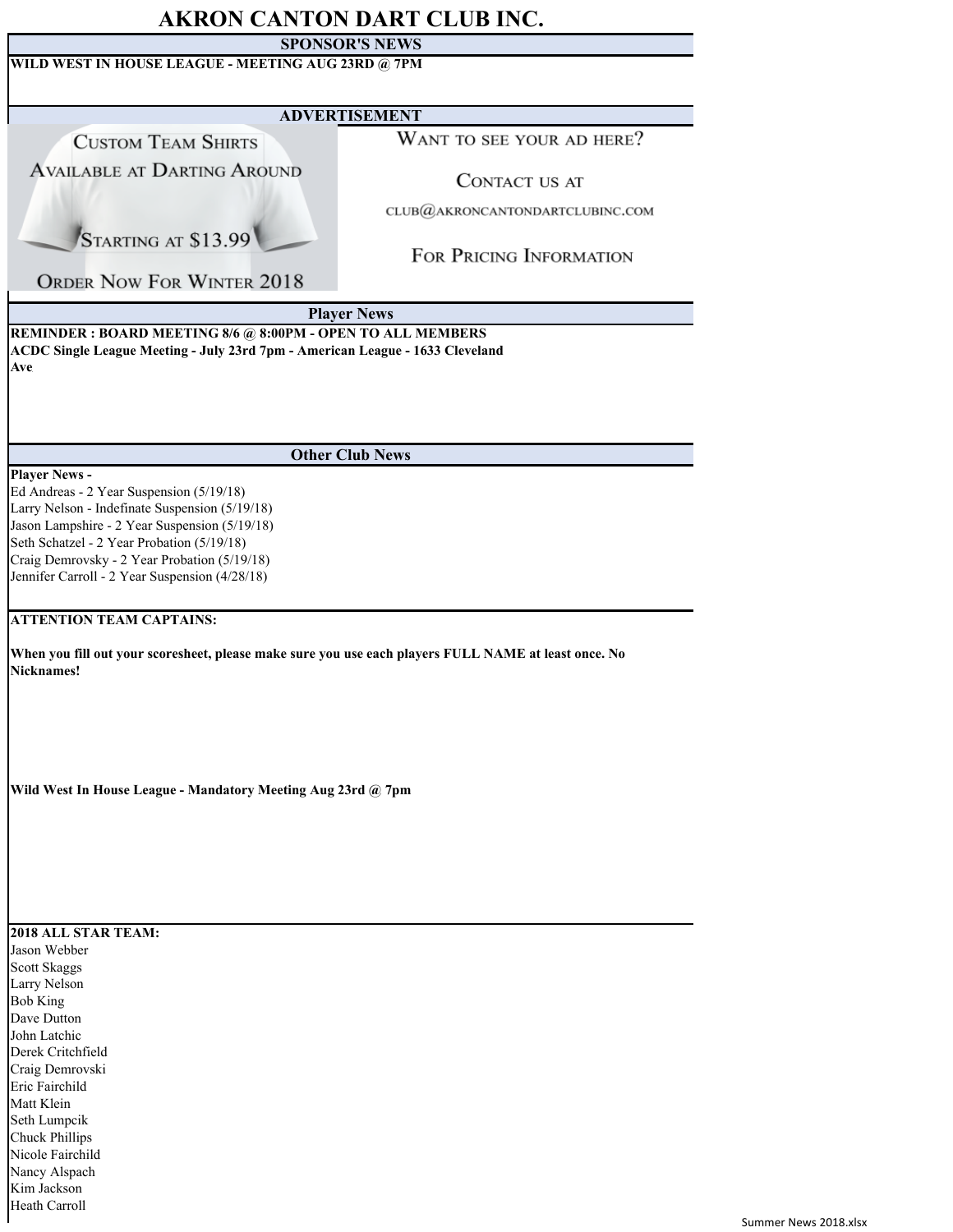| AKRON CANTON DART CLUB INC.<br><b>MENBER</b><br>3032 Martindale RD NE / Canton, OH 44714 / 234-650-8212<br>Email: club@akroncantondartclubinc.com                                                                                                                                                                                                                                                                                                                            |   |    |                         |                    |                |    |                                                                                                                                                                                                                                                      |                |    |                                                                                                                                                                                                                                                                                                                      |   |   |
|------------------------------------------------------------------------------------------------------------------------------------------------------------------------------------------------------------------------------------------------------------------------------------------------------------------------------------------------------------------------------------------------------------------------------------------------------------------------------|---|----|-------------------------|--------------------|----------------|----|------------------------------------------------------------------------------------------------------------------------------------------------------------------------------------------------------------------------------------------------------|----------------|----|----------------------------------------------------------------------------------------------------------------------------------------------------------------------------------------------------------------------------------------------------------------------------------------------------------------------|---|---|
| Website: akroncantondartclubinc.com<br><b>SUMMER LEAGUE</b><br>WEEK <sub>9</sub><br><b>JULY 10th 2018</b>                                                                                                                                                                                                                                                                                                                                                                    |   |    |                         |                    |                |    |                                                                                                                                                                                                                                                      |                |    |                                                                                                                                                                                                                                                                                                                      |   |   |
| <b>TUNGSTEN SOUTH A</b>                                                                                                                                                                                                                                                                                                                                                                                                                                                      | W | T. | <b>TUNGSTEN SOUTH B</b> |                    | W              | T  | <b>TUNGSTEN SOUTH C</b>                                                                                                                                                                                                                              | W              | T  | <b>NICKEL NORTH</b>                                                                                                                                                                                                                                                                                                  | W | T |
| <b>HARD TRYERS</b>                                                                                                                                                                                                                                                                                                                                                                                                                                                           | в | 47 | <b>PAOLINO'S POSSE</b>  |                    | 10             | 69 |                                                                                                                                                                                                                                                      |                |    |                                                                                                                                                                                                                                                                                                                      |   |   |
| <b>MONEY SHOT</b>                                                                                                                                                                                                                                                                                                                                                                                                                                                            |   | 32 | <b>GAME OVER</b>        |                    | $\overline{7}$ | 54 | N/A                                                                                                                                                                                                                                                  |                |    | N/A                                                                                                                                                                                                                                                                                                                  |   |   |
| <b>DEVILS</b>                                                                                                                                                                                                                                                                                                                                                                                                                                                                | 9 |    | 75 CLUB 62 REVISITED    |                    | 6              | 62 |                                                                                                                                                                                                                                                      |                |    |                                                                                                                                                                                                                                                                                                                      |   |   |
| <b>CRAZY TRAIN</b>                                                                                                                                                                                                                                                                                                                                                                                                                                                           | 4 | 43 | <b>3 STONERS</b>        |                    | 3              | 49 |                                                                                                                                                                                                                                                      |                |    |                                                                                                                                                                                                                                                                                                                      |   |   |
| <b>WHITEY'S 5</b>                                                                                                                                                                                                                                                                                                                                                                                                                                                            |   | 24 |                         |                    |                |    |                                                                                                                                                                                                                                                      |                |    |                                                                                                                                                                                                                                                                                                                      |   |   |
| <b>BYE</b>                                                                                                                                                                                                                                                                                                                                                                                                                                                                   | в | в  |                         |                    |                |    |                                                                                                                                                                                                                                                      |                |    |                                                                                                                                                                                                                                                                                                                      |   |   |
| <b>NICKEL SOUTH A</b>                                                                                                                                                                                                                                                                                                                                                                                                                                                        | W | T  | <b>NICKEL SOUTH B</b>   |                    | W              | T  | <b>NICKEL SOUTH C</b>                                                                                                                                                                                                                                | W              | T  | <b>IMPORTANT INFO</b>                                                                                                                                                                                                                                                                                                |   |   |
| <b>BLIND SQUIRRELS</b>                                                                                                                                                                                                                                                                                                                                                                                                                                                       | 5 | 45 | <b>THRILLSEEKERS</b>    |                    | 6              | 51 | <b>PICKELED NICKELS</b>                                                                                                                                                                                                                              | $\overline{7}$ | 63 |                                                                                                                                                                                                                                                                                                                      |   |   |
| <b>JAGER BRAINS</b>                                                                                                                                                                                                                                                                                                                                                                                                                                                          | 6 |    | <b>58 ROBBING HOODS</b> |                    | 11             |    | 64 26ERS                                                                                                                                                                                                                                             | 8              | 63 |                                                                                                                                                                                                                                                                                                                      |   |   |
| <b>LIQUID COURAGE</b>                                                                                                                                                                                                                                                                                                                                                                                                                                                        | в |    | 57 NAFT                 |                    | 2              | 59 | <b>BENT SHAFTS</b>                                                                                                                                                                                                                                   | 3              | 52 |                                                                                                                                                                                                                                                                                                                      |   |   |
| <b>KILLER BEES</b>                                                                                                                                                                                                                                                                                                                                                                                                                                                           |   | 32 | <b>TOWPATH SUMMER</b>   |                    | $\overline{7}$ | 60 | <b>FILTHY MICS</b>                                                                                                                                                                                                                                   | 10             | 55 | Any Sheets / Fees can                                                                                                                                                                                                                                                                                                |   |   |
| <b>HUGH JASOLES</b>                                                                                                                                                                                                                                                                                                                                                                                                                                                          | 7 | 47 |                         |                    |                |    | DOING A 180                                                                                                                                                                                                                                          | 5              | 63 | now be dropped of at                                                                                                                                                                                                                                                                                                 |   |   |
| <b>FLYIN BIRDDOGS</b>                                                                                                                                                                                                                                                                                                                                                                                                                                                        | 8 | 49 |                         |                    |                |    | <b>SLO-KILL</b>                                                                                                                                                                                                                                      | 6              | 55 | <b>Darting Around</b>                                                                                                                                                                                                                                                                                                |   |   |
| <b>TOP FLIGHT</b>                                                                                                                                                                                                                                                                                                                                                                                                                                                            |   | 45 |                         |                    |                |    |                                                                                                                                                                                                                                                      |                |    |                                                                                                                                                                                                                                                                                                                      |   |   |
| <b>BYE</b>                                                                                                                                                                                                                                                                                                                                                                                                                                                                   | в | в  |                         |                    |                |    |                                                                                                                                                                                                                                                      |                |    |                                                                                                                                                                                                                                                                                                                      |   |   |
|                                                                                                                                                                                                                                                                                                                                                                                                                                                                              |   |    |                         |                    |                |    |                                                                                                                                                                                                                                                      |                |    |                                                                                                                                                                                                                                                                                                                      |   |   |
| [*] Late Score sheet<br>[p] Penalty<br>[B] Bye<br>[F] Forfeit<br>[P] Postponement<br>Please make sure you email scoresheets to: club@akroncantondartclubinc.com<br><b>NO NEW SUBS STARTING WEEK 8</b>                                                                                                                                                                                                                                                                        |   |    |                         |                    |                |    |                                                                                                                                                                                                                                                      |                |    |                                                                                                                                                                                                                                                                                                                      |   |   |
|                                                                                                                                                                                                                                                                                                                                                                                                                                                                              |   |    |                         |                    |                |    | <b>BOARD OF DIRECTORS</b>                                                                                                                                                                                                                            |                |    |                                                                                                                                                                                                                                                                                                                      |   |   |
| Treasurer-Secretary / Jeff Bowman - 330-639-3990 / Charity & Historian / Jason Webber - 330-447-9111 / Skip Gorski - 330-417-4064<br>Conditions / Chuck Phillips -330 704-2779 / Members and Sponsors / Sandy Sams<br>Trustee / Bill Maxon / Jason Swope / Steve Polacheck<br>Fees can be Paid online or at the ACDC Office.<br>ACDC Single League Meeting - July 23rd 7pm - American League - 1633 Cleveland Ave<br>NEXT BOARD MEETING: AUG 6th 8:00pm - OPEN TO THE PUBLIC |   |    |                         |                    |                |    |                                                                                                                                                                                                                                                      |                |    |                                                                                                                                                                                                                                                                                                                      |   |   |
| <b>TUNGSTEN SUBS</b>                                                                                                                                                                                                                                                                                                                                                                                                                                                         |   |    |                         | <b>NICKEL SUBS</b> |                |    |                                                                                                                                                                                                                                                      |                |    | <b>ROSTER UPDATES</b>                                                                                                                                                                                                                                                                                                |   |   |
| Jamie Matheson - Club 62 Revisted (1)<br>Lorrie Crider - Whitey's 5 (1)<br>Nick Foster - Game Over (1)<br>Howard Letcher - Paolino's Posse (1)<br>Craig Ledbetter - Money Shot (1)                                                                                                                                                                                                                                                                                           |   |    |                         |                    |                |    | Robert Wagner - Hugh Jasoles (1)<br>Denver Haddock - Flying Birddogs (1)<br>Darrel Burket - Liquid Courage (2)<br>Shannon Rohr - Blind Squirrels (1)<br>Don McClelland - 26ers (1)<br>Jessy Foster - Robbin Hoods (1)<br>Jarrod Shilling - 26ers (1) |                |    | Shawn Tarr - Robbing Hoods<br>Mike McEnaney - NAFT<br>Bryan Foster - Robbing Hoods<br>Gene Morris - Thrillseekers<br>John Church - Devils<br>Mark Rohr - Devils<br>Mike Porrazzo - Crazy Train<br>John Arner - Hard Tryers<br>Jim West - Hard Tryers<br>Fred Dell - Paolino's Posse<br>Tanner McNickle - Filthy Mics |   |   |
| * - FEES NEED TO BE PAID                                                                                                                                                                                                                                                                                                                                                                                                                                                     |   |    |                         |                    |                |    |                                                                                                                                                                                                                                                      |                |    |                                                                                                                                                                                                                                                                                                                      |   |   |
| All Subs must complete form & submit with any money due. Read rulebook - Section 14-A Subs<br>If no money is due, a picture of completed and signed form emailed will be enough                                                                                                                                                                                                                                                                                              |   |    |                         |                    |                |    |                                                                                                                                                                                                                                                      |                |    |                                                                                                                                                                                                                                                                                                                      |   |   |
| Even if you need to send a sub form with money, you need to also send a picture so you don't get penalized.                                                                                                                                                                                                                                                                                                                                                                  |   |    |                         |                    |                |    |                                                                                                                                                                                                                                                      |                |    |                                                                                                                                                                                                                                                                                                                      |   |   |